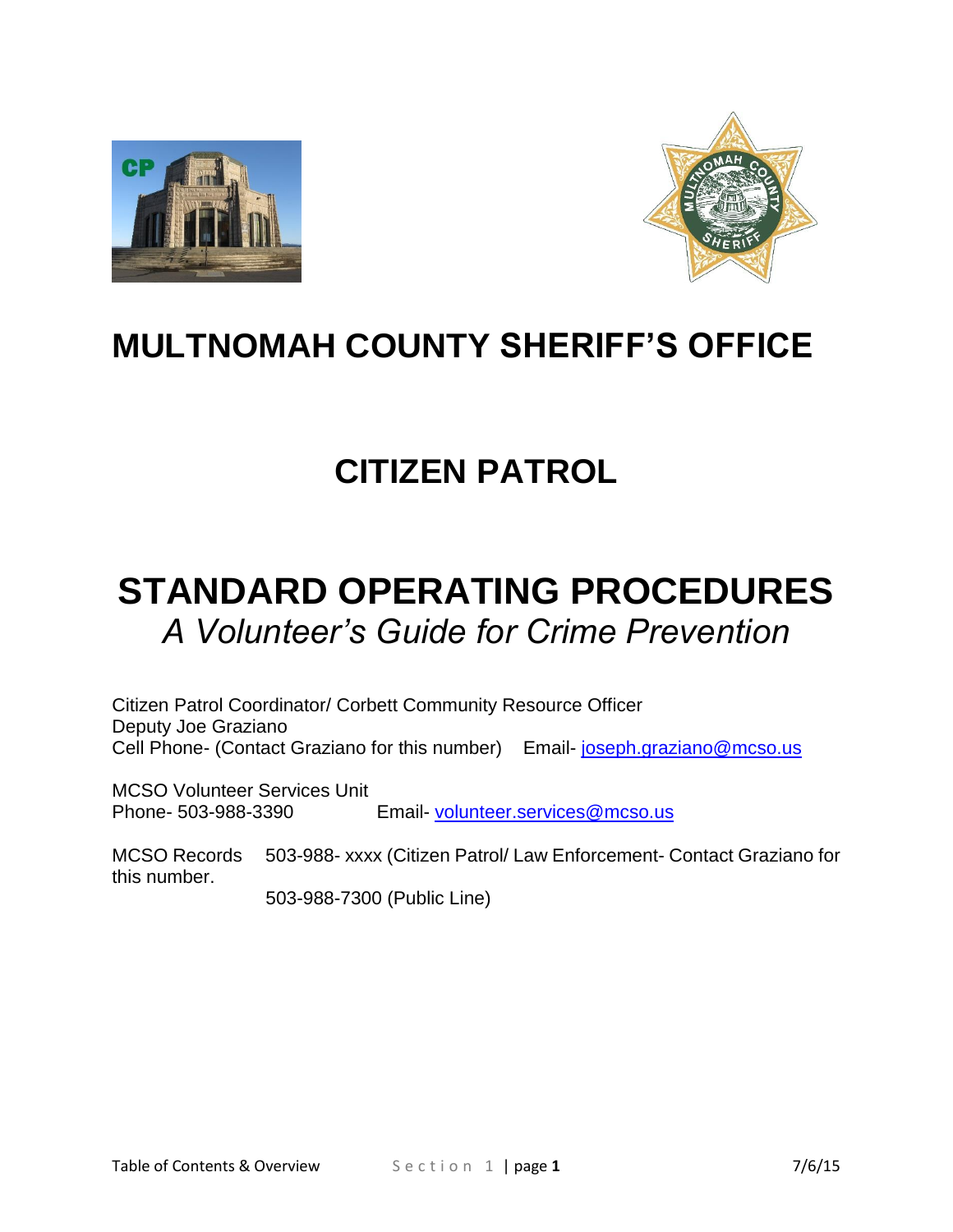### **TABLE OF CONTENTS**

| 1               | <b>Citizen Patrol Overview</b>                 |
|-----------------|------------------------------------------------|
| $\overline{2}$  | <b>Recruiting and Training</b>                 |
| 3               | <b>Patrol Planning</b>                         |
| $\overline{4}$  | <b>Conducting your Patrol</b>                  |
| 5               | Safety                                         |
| 6               | <b>Member Expectations</b>                     |
| $\overline{7}$  | <b>Entering Volunteer Hours Via Volgistics</b> |
| 8               | <b>Radio Communications</b>                    |
| 9               | <b>Disaster Preparedness</b>                   |
| $\overline{10}$ | Citizen Patrol Emergency Response Plan (CPERP) |
| 11              | Traffic Watch, Hazards, Traffic Details        |
| 12              | Driving and Accidents                          |
| 13              | <b>Parking Warnings</b>                        |
| 14              | <b>Explosive Device (IED) Response</b>         |
| 15              | <b>Frequently Asked Questions</b>              |
| 16              | <b>Equipment Purchases and Phone Numbers</b>   |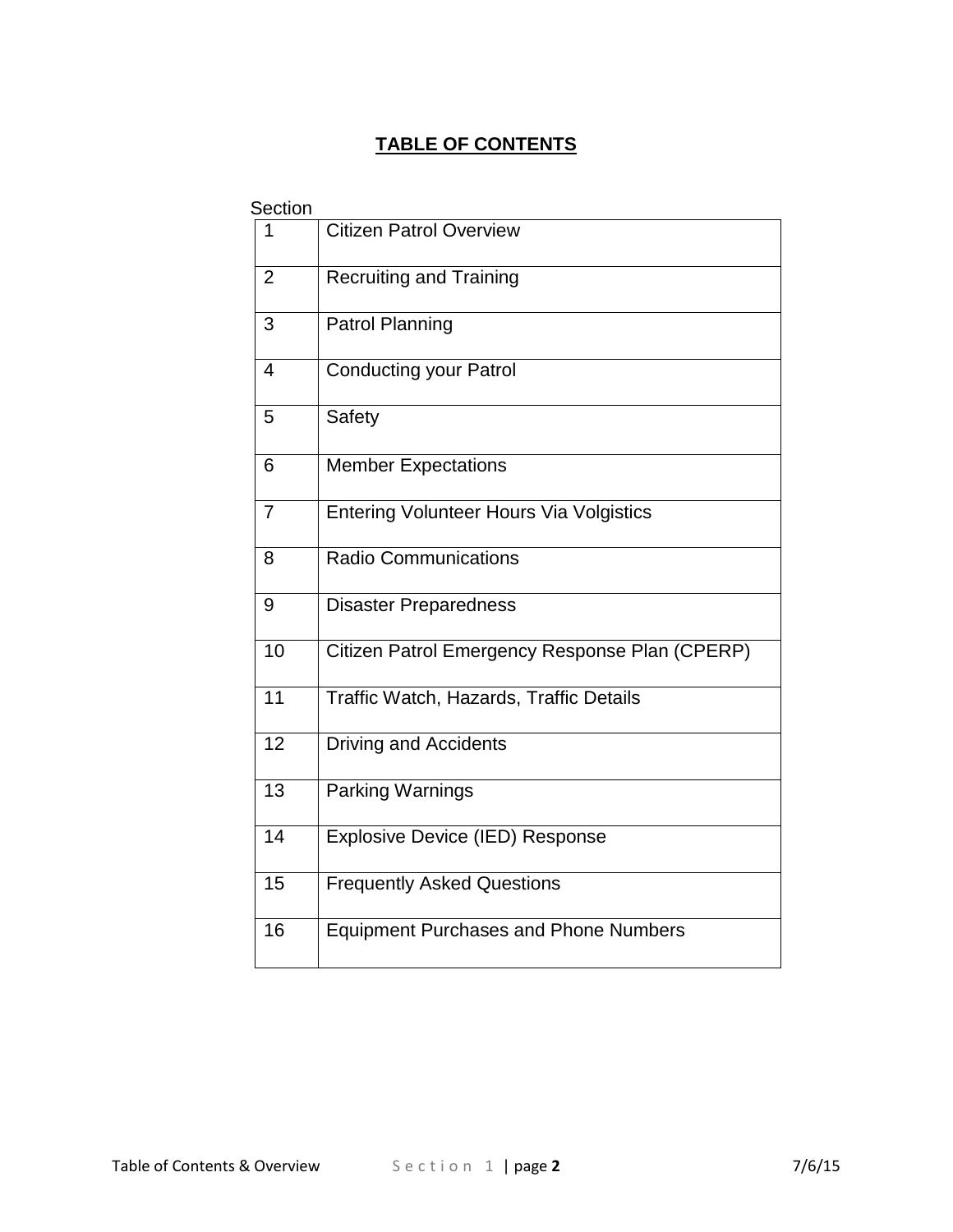## **Purpose of this Manual**

- To support the training of Citizen Patrol members
- To consult when questions arise about the policies or procedures of a Citizen Patrol
- To train Citizen Patrol members in non-confrontational observation and reporting techniques for the purpose of reducing vehicle break-ins and/or other criminal activity in the Columbia River Gorge





## **What is a Citizen Patrol?**

A Citizen Patrol is a trained group of volunteers organized to increase the safety and livability of their neighborhood. They walk their neighborhood streets, parks, or schools to deter crime and report incidents and problems, rather than sit back and hope that someone else will take care of any crime or livability problems. Citizen Patrol members are actively and directly involved in solving those problems in a community- based, nonconfrontational manner. Citizen Patrols collaborate with their local law enforcement agency, neighborhood coalitions and associations, schools, parks personnel, and area businesses to help make sure that neighborhood problems receive a prompt and effective response. A Citizen Patrol is a great way to meet like-minded people, contribute to your community, and get some exercise too!

The Citizen Patrol in the Columbia River Gorge area will focus specifically on vehicle break-ins and other criminal activity in the state parks within Multnomah County, however other targeted missions may arise as well. The Citizen Patrols will wear civilian clothing void of logos or other designs that may promote a particular political stance, belief or other statement. Members must appear professional and well-groomed. A patrol vest or Citizen Patrol jacket and county issued ID card must be worn over the civilian clothing unless members are on an approved undercover mission. Members must commit to 6 hours per month to remain active within the group. Patrol time, parking assistance at community events or even programming Citizen Patrol radios counts towards the 6-hours.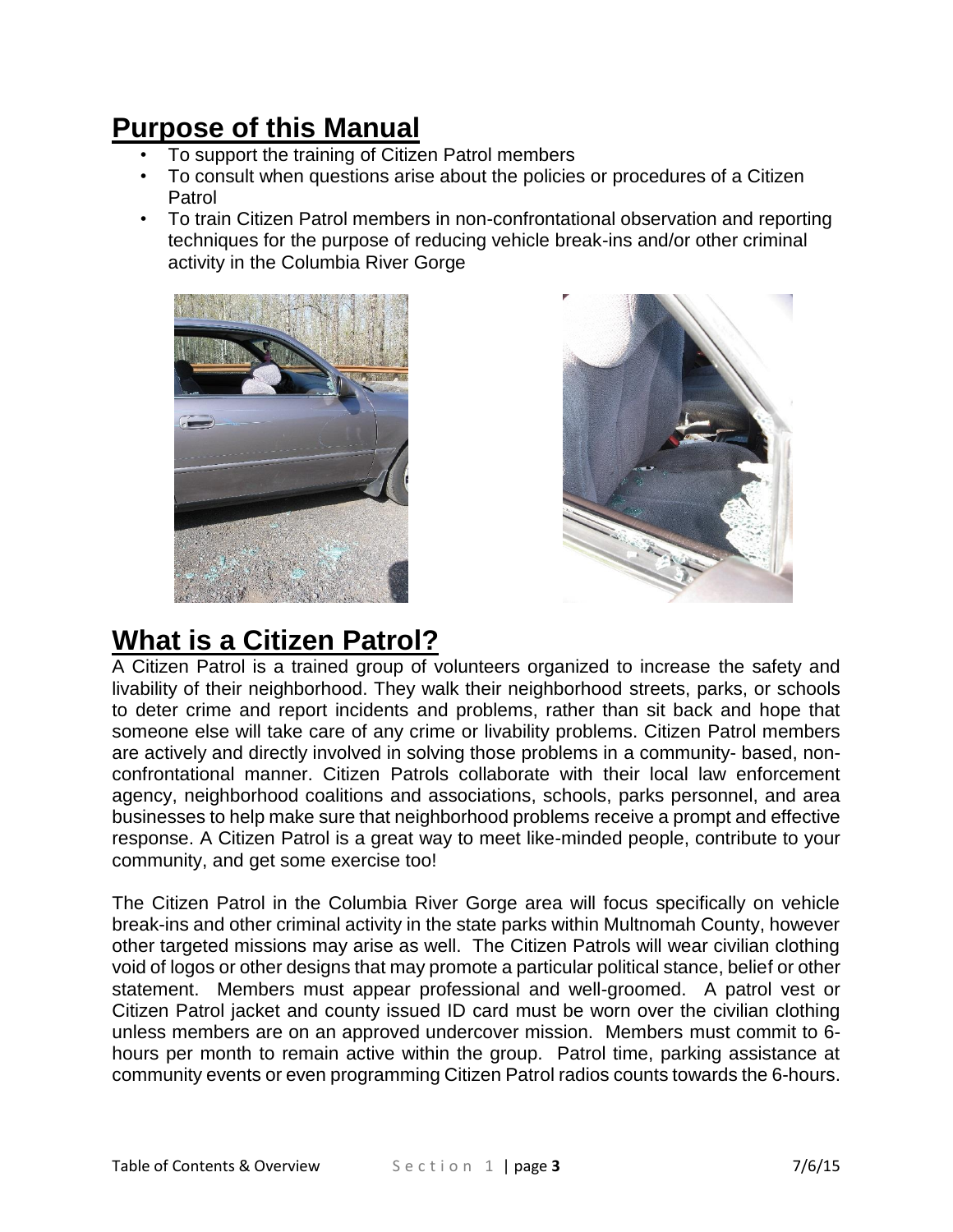## **Purpose of Citizen Patrols**

• *To help reduce crime and the fear of crime* by providing a visible presence as a deterrent to criminal activity. When concerned patrol members actively watch their community, this sends a message that crime will not be tolerated. Criminals don't wish to be observed, so the presence of alert, trained volunteers can deter and prevent some crimes. Additionally, residents begin to feel a sense of safety knowing that neighbors care and are concerned about the safety and security of the area.



• *To report suspicious or illegal activities.* The police and crime prevention staff rely on patrols to tell them about crime incidents and suspects. These patrols can provide timely information which can prevent crime from occurring or help apprehend criminals.

• *To report livability problems.* A Citizen Patrol is in a good position to notice and report graffiti and other vandalism, abandoned vehicles, illegal dump sites, camping, evidence of drug dealing or manufacturing, street drinking, and other liquor violations.





• *To promote positive communication and relationships* within a neighborhood. Citizen Patrols provide an avenue for neighbors to get to know one another and build a sense of community.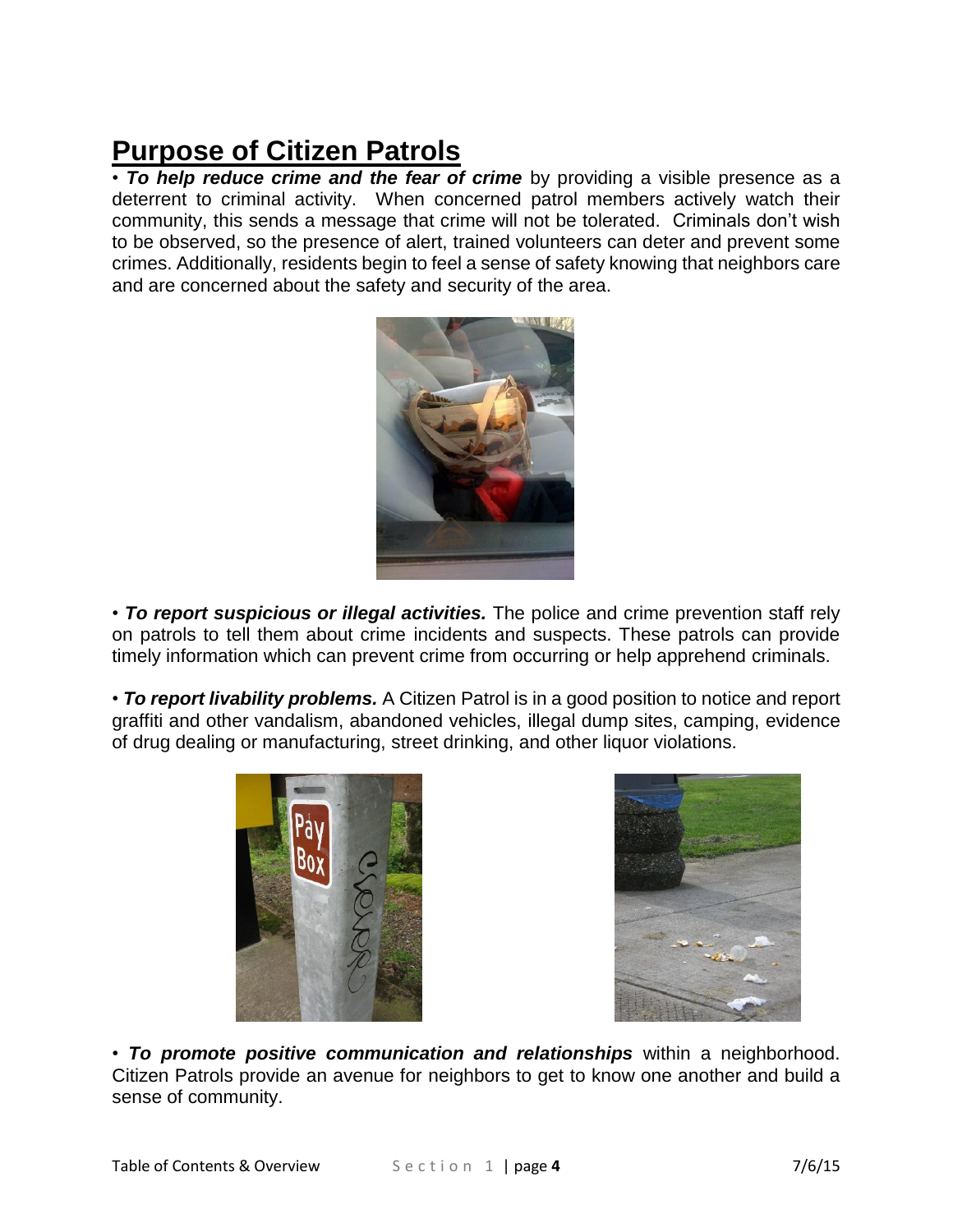• *To assist the community during a natural disaster*. Members are familiar with the community, its needs and vulnerabilities. Some of the Citizen Patrol members are also NERT (Neighborhood Emergency Response Team) members. Members are trained to assist in various manners to include setting up a radio network within the community even when no power is available.

### **Types of patrols**

Citizen Patrols are, by their nature, walking patrols. Being on foot makes it much easier to notice detailed information about the environment or an event than one could notice driving in a car. On rare occasions, it may be appropriate to patrol on bike. For example, if a patrol is desired in an area that is mostly traveled by bicycle, such as a bike path, it would make sense to patrol it by bicycle. However, these situations are rare. It is almost always most appropriate to patrol on foot.

Citizen Patrols typically operate in one of four different environments: residential areas, business districts, parks, or school grounds. Sometimes these areas overlap and a patrol may operate in two environments; the most common combination is residential and business. Different patrol settings may call for some differences in organization and operation due to the different crime and livability issues that may be present and the agencies that might respond to these problems.

• *Residential area patrols* usually work on reducing drug dealing, burglaries, thefts, and vandalism. Vacation "home checks" are routinely performed by the volunteers.

• *Business district patrols* are often oriented toward reducing drug dealing, prostitution, and alcohol-related problems.

• *Park patrols* are focused on reducing criminal activity in parks, such as vandalism, camping, speeding, sexual activity, drug sales or use, alcohol violations, and other misuse of park facilities. In establishing park patrols, additional steps need to be taken in cooperation with Oregon State Parks.





• *School patrols* are organized to patrol the school grounds and immediate surrounding area to eliminate vandalism, drug dealing, speeding, or the presence of adults who may endanger children. In establishing school patrols, additional steps need to be taken in co-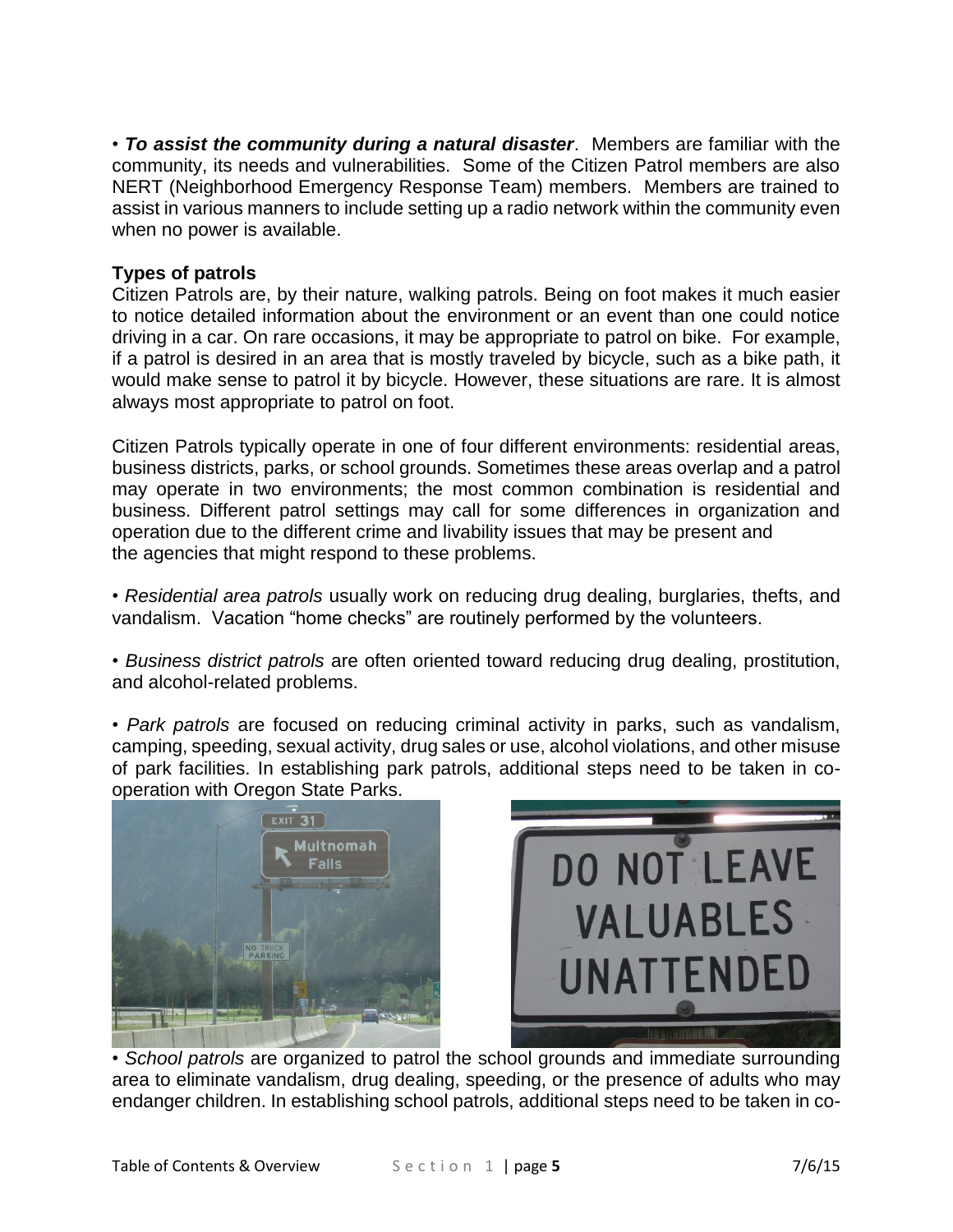operation with the school district. Due to recent school shooting incidents in our country, Citizen Patrol member are authorized to do patrols *outside* of the Corbett Schools. Members must report to the school secretary before doing a school patrol and Records must be notified per normal procedure. Since you are unarmed, you are simply asked to remain vigilant and report suspicious activities as necessary. On some occasions, the liaison deputy may ask you to watch for a specific person or vehicle driving around the campus.

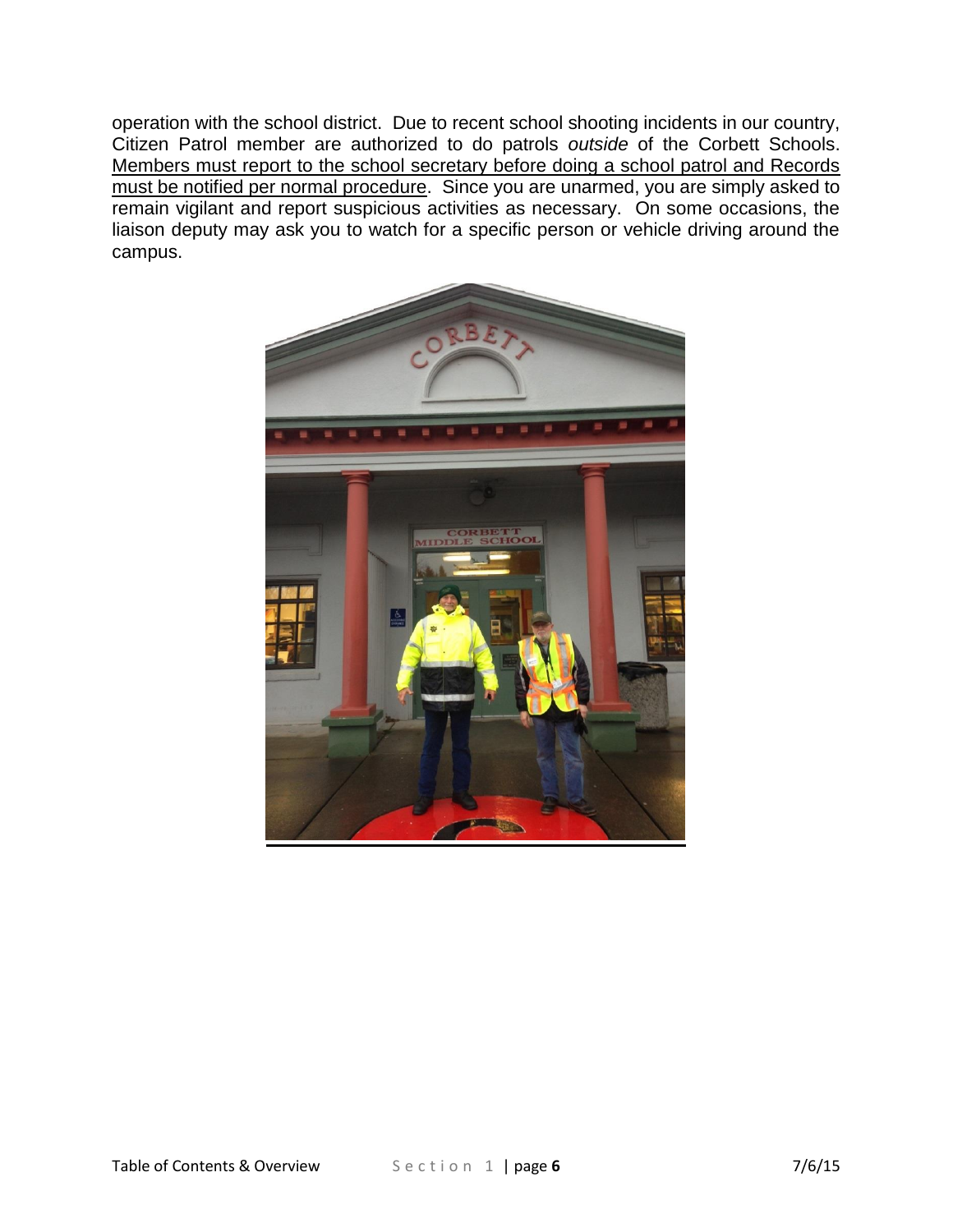### **Partnerships**

### **Roles of partners**

While community members are the people who do the actual patrolling, they partner with others to achieve the best results. Without exception, Citizen Patrols partner with and receive technical assistance from their local law enforcement agency. Depending on the location of the patrol and the specific issues at that location, other partners may also be appropriate.

### **Law Enforcement Liaison Officers**

These are deputy sheriffs or police officers that actively work with the Citizen Patrol group. The officer administers the initial training of Citizen Patrol members and often provides follow-up training and advice and assistance to the patrol such as crime patterns or chronic problems. Training typically consists of non-confrontational observation and reporting practices, however training will include dealing with confrontational subjects as well.

### **Neighborhood Watch Organizers**

These are community members who lead a Neighborhood Watch. A Neighborhood Watch is a way of organizing residents of a block to make the block more resistant to crime, and better able to respond to crime if it occurs. Often, people who are interested in Neighborhood Watch are interested in Citizen Patrol, and vice versa. Many times, people are involved in both. Some Citizen Patrols are outgrowths of a specific Neighborhood Watch. If Neighborhood Watches exist in the patrol area, for mutual safety and effectiveness the members of each group communicate with each other about any incidents or problems in the area.

### **Neighborhood Associations (NEMCCA- The N.E. Multnomah County Community Association)**

Neighborhood associations are organizations which provide support and technical assistance to the local citizens. It may be appropriate to notify the neighborhood association of any problems that are witnessed on a patrol. These organizations have a certain amount of clout because they represent the residents of an area, and can sometimes direct resources or attention to a problem.